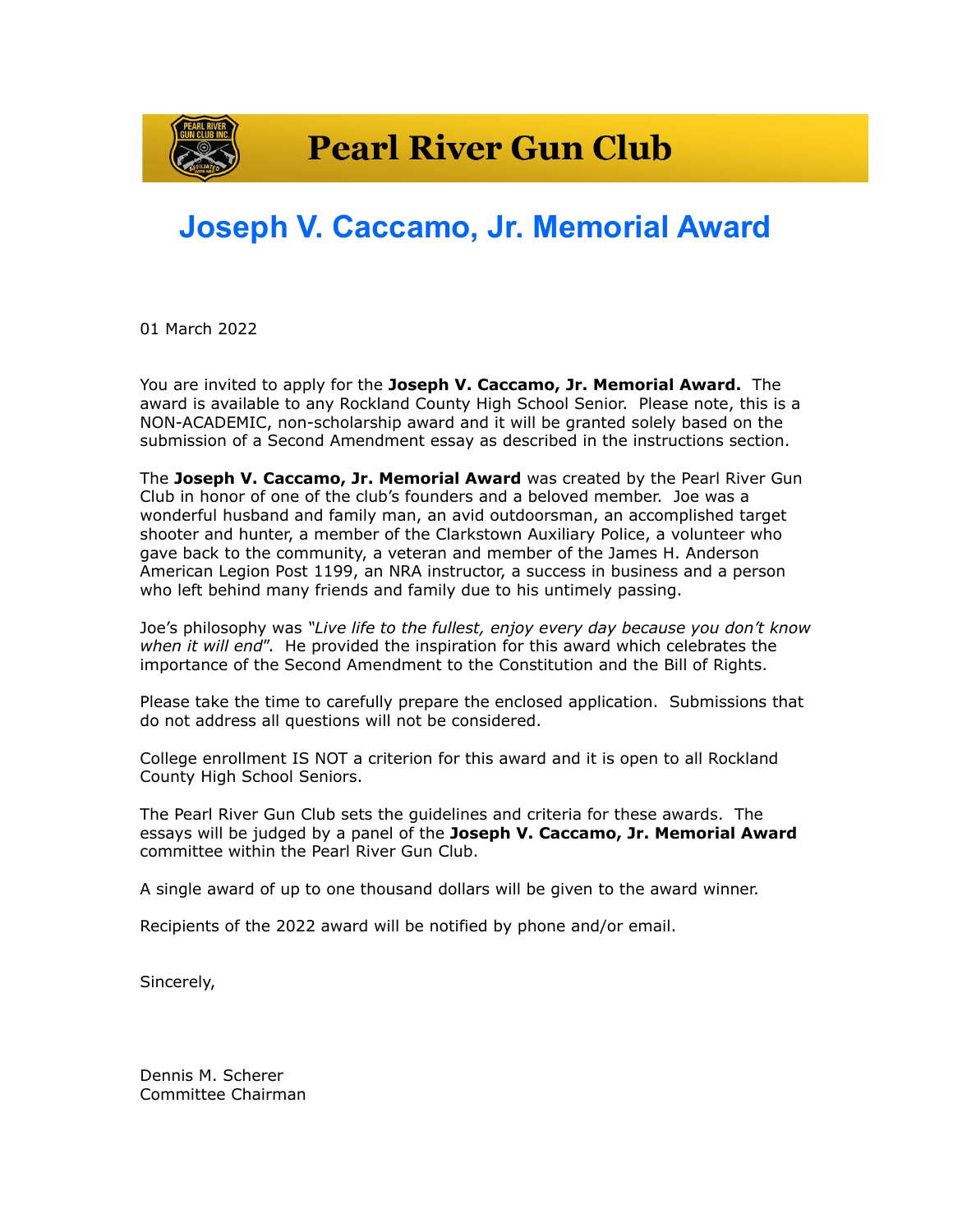## **Instructions**

- 1 LATE ENTRIES WILL NOT BE ACCEPTED.
- 2. Do not include your academic achievements, transcripts or grades as **this will disqualify your application**.
- 3. All applications MUST be typewritten.
- 4. When your application is complete, please return it **via USPS mail**, to Pearl River Gun Club, PO Box 48, Pearl River, N.Y, 10965. Entries must be received no later than 4:00 pm on 02 April 2022.
- 5. The award will be presented to the winner on Tuesday 21 June 2022 at the Pearl River Gun Club Annual BBQ. The event will be held at the James H. Anderson American Legion Post 1199 in Orangeburg. NOTE: The winner **MUST** be present at the BBQ otherwise the award will be forfeited.
- 6. Do the following:

Write an essay of *at least* 1,500 words on the importance of the Second Amendment as it was intended when written and how it has evolved today.

- b. Do you or anyone in your family hunt, fish or target shoot for recreation?
- c. Briefly describe outside activities in which you have participated during your High School years including summers. Please include family activities, hobbies, and personal interests and major accomplishments.
- d. If you have any employment or internship experience, please give a brief description and supply references.
- e. Do you have any conservation interests or experience? Please describe.
- f. Please provide some information about yourself.

Name\_\_\_\_\_\_\_\_\_\_\_\_\_\_\_\_\_\_\_\_\_\_\_\_\_\_\_\_\_\_\_\_\_\_\_\_\_\_\_\_\_\_\_\_\_\_\_\_\_\_\_\_\_\_\_\_\_ Address\_\_\_\_\_\_\_\_\_\_\_\_\_\_\_\_\_\_\_\_\_\_\_\_\_\_\_\_\_\_\_\_\_\_\_\_\_\_\_\_\_\_\_\_\_\_\_\_\_\_\_\_\_\_\_\_